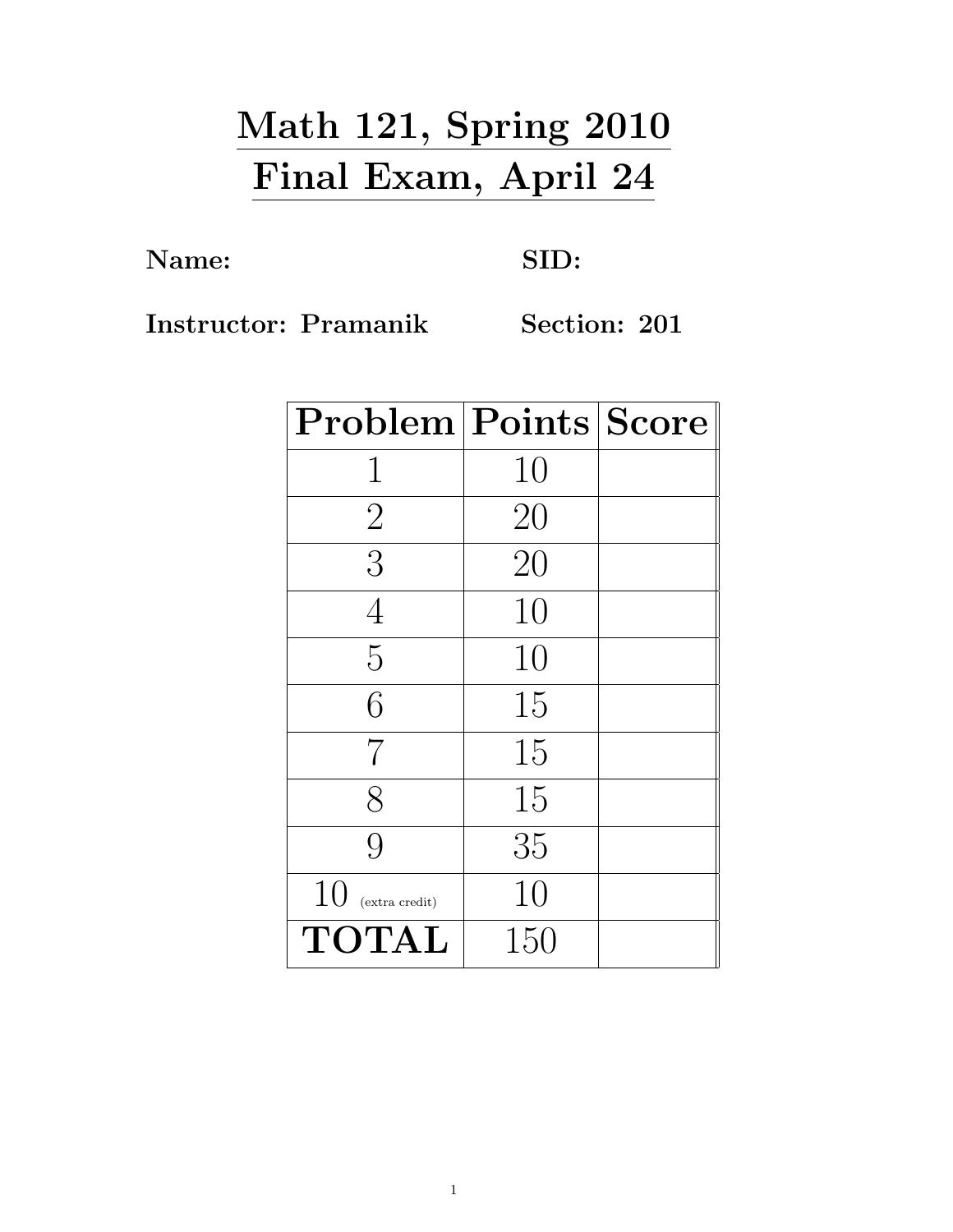## Instructions

- The total time is 180 minutes.
- The total score is 150 points.
- Show all your work. A correct answer without intermediate steps will receive no credit.
- If you need extra space for your solution, use the opposite sides of the pages. Please indicate any continuing work clearly by arrows so that this work may be viewed and graded.
- There is a formula sheet on the last page of this exam booklet.
- You should not use calculators, cheat sheets or any other aids.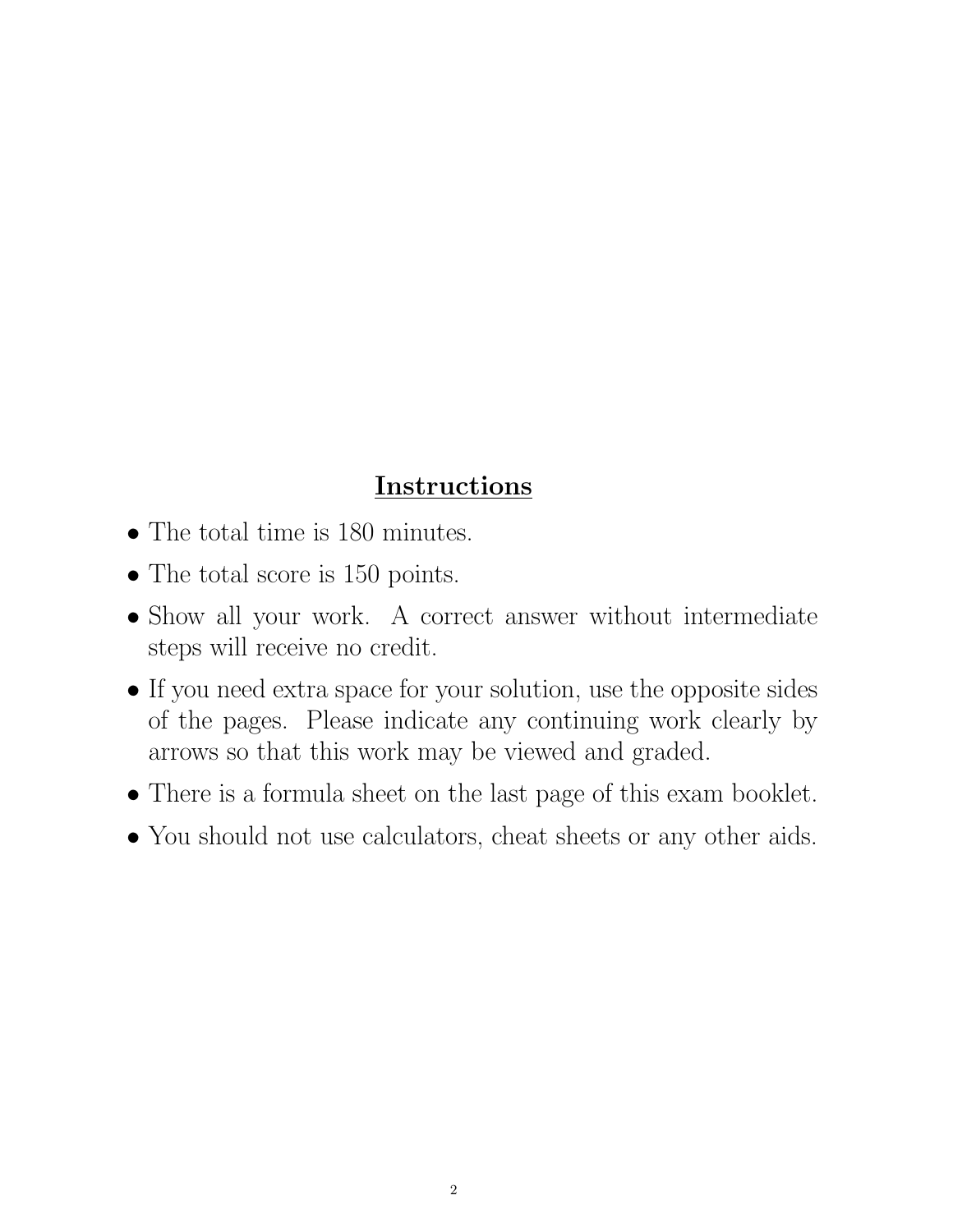1. Evaluate the following indefinite integral

$$
\int \frac{dx}{4\sin x - 3\cos x}.
$$

(10 points)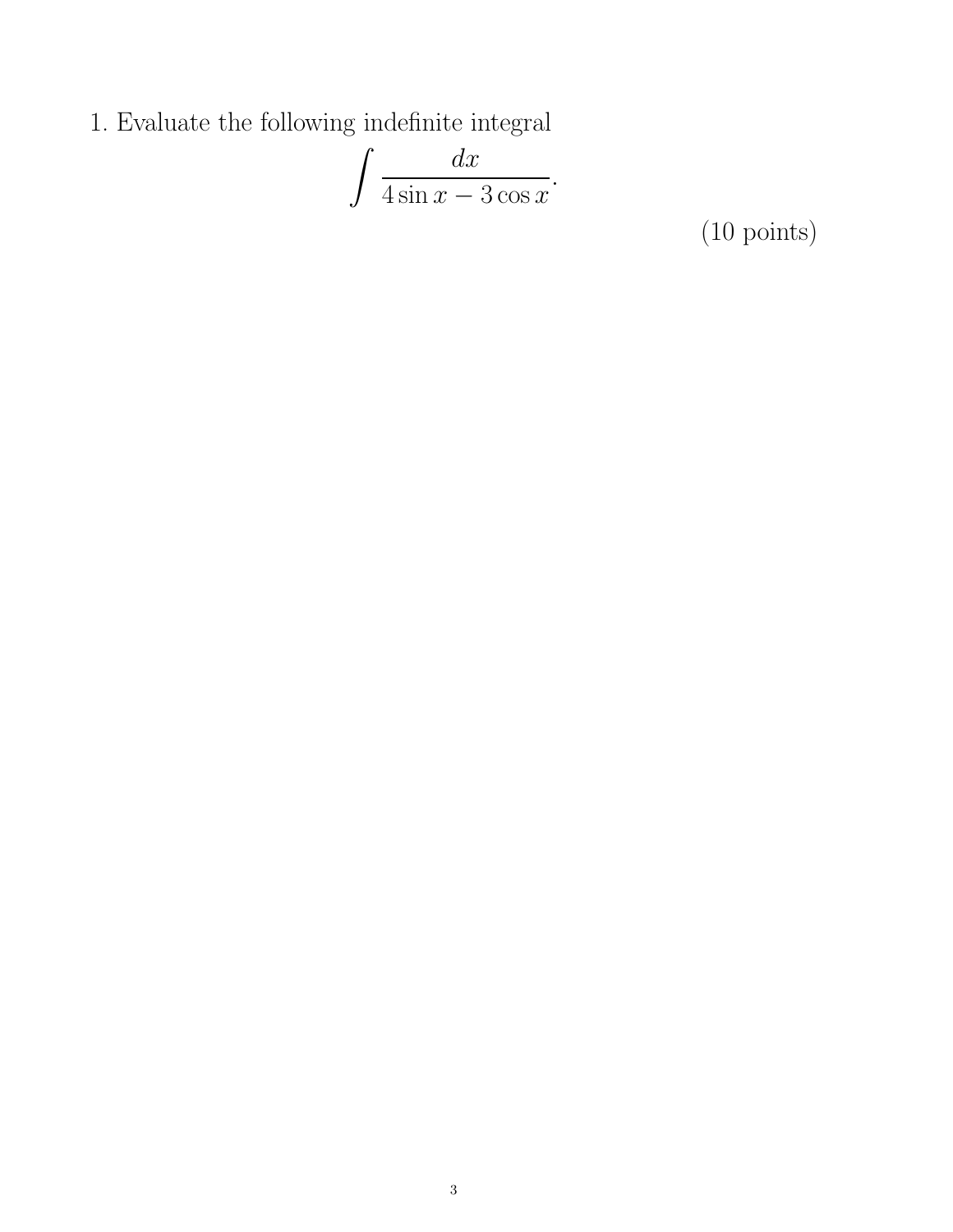- 2. This question has four parts. You can use the answer from one part in your solution for another, if you need to.
	- $(5 \times 4 = 20 \text{ points})$ (a) Find the Maclaurin series of the function  $f(x) = \ln \left( \frac{1+x}{1-x} \right)$  $rac{1+x}{1-x}$ .

(b) Find the domain of convergence of the series you obtained in part (a).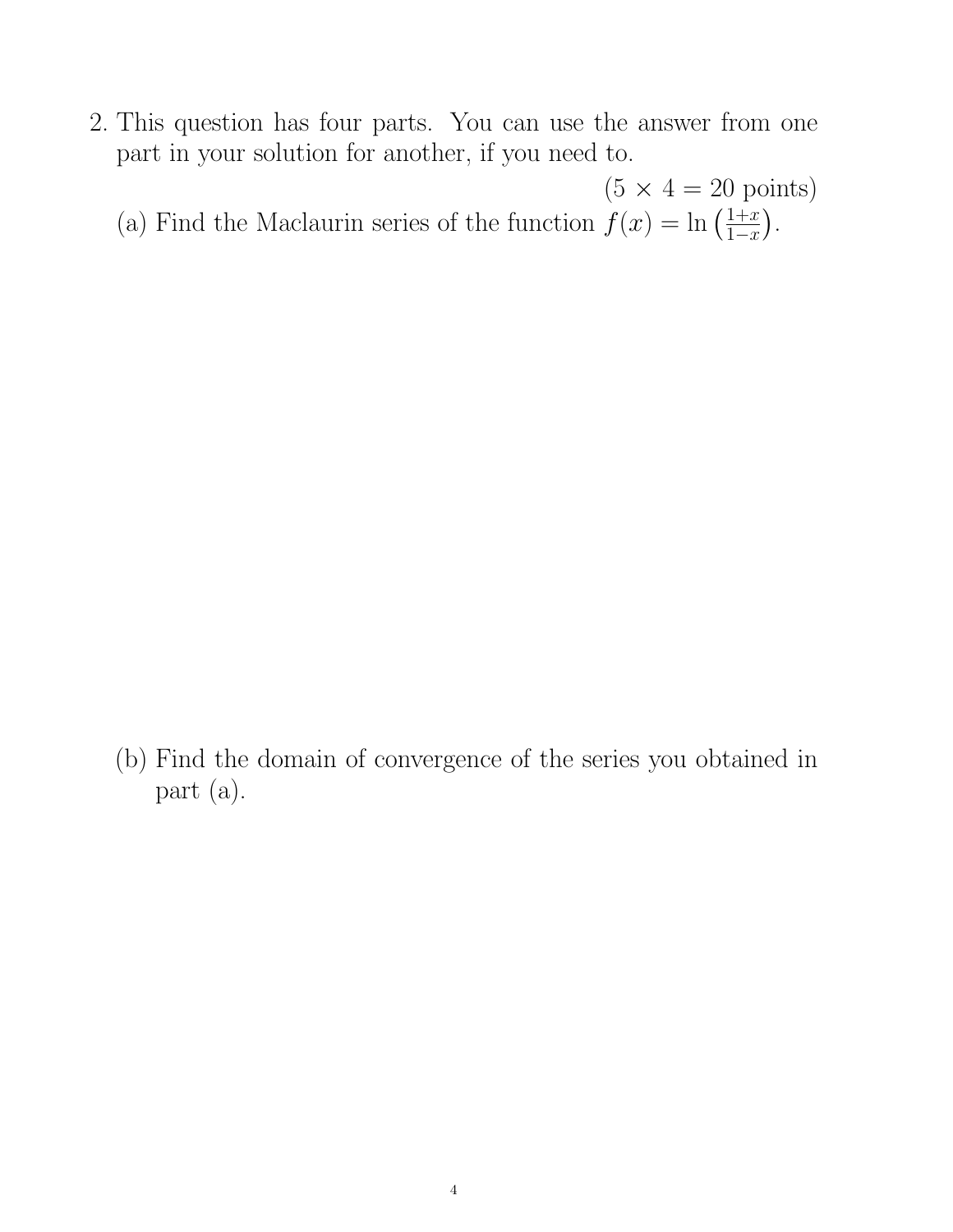(c) Is the function  $f(x) = \ln \left( \frac{1+x}{1-x} \right)$  $\frac{1+x}{1-x}$  analytic at  $x = 0$ ? Give reasons for your answer.

(d) For which value of  $n$  is

$$
\lim_{x \to 0} x^{-n} \ln \left( \frac{1 + \sin^3(x^2)}{1 - \sin^3(x^2)} \right)
$$

a finite nonzero constant? Find the limit in this case.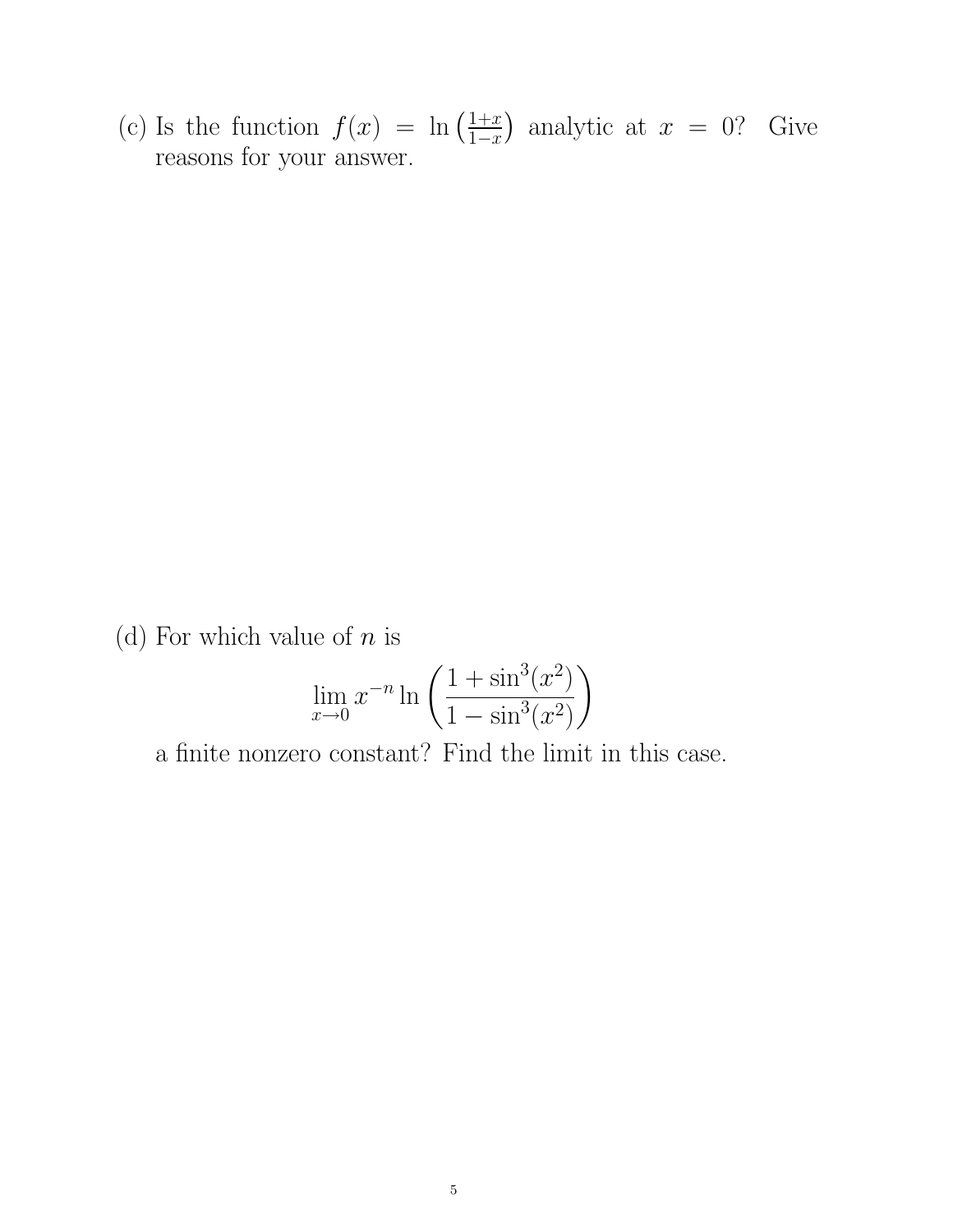3. For each of the following series, determine whether it converges absolutely, converges conditionally or diverges. Give reasons for your answer.

 $(10 \times 2 = 20 \text{ points})$ 

(a)

$$
\sum_{n=1}^{\infty} \frac{(2n)!}{2^{2n}(n!)^2}
$$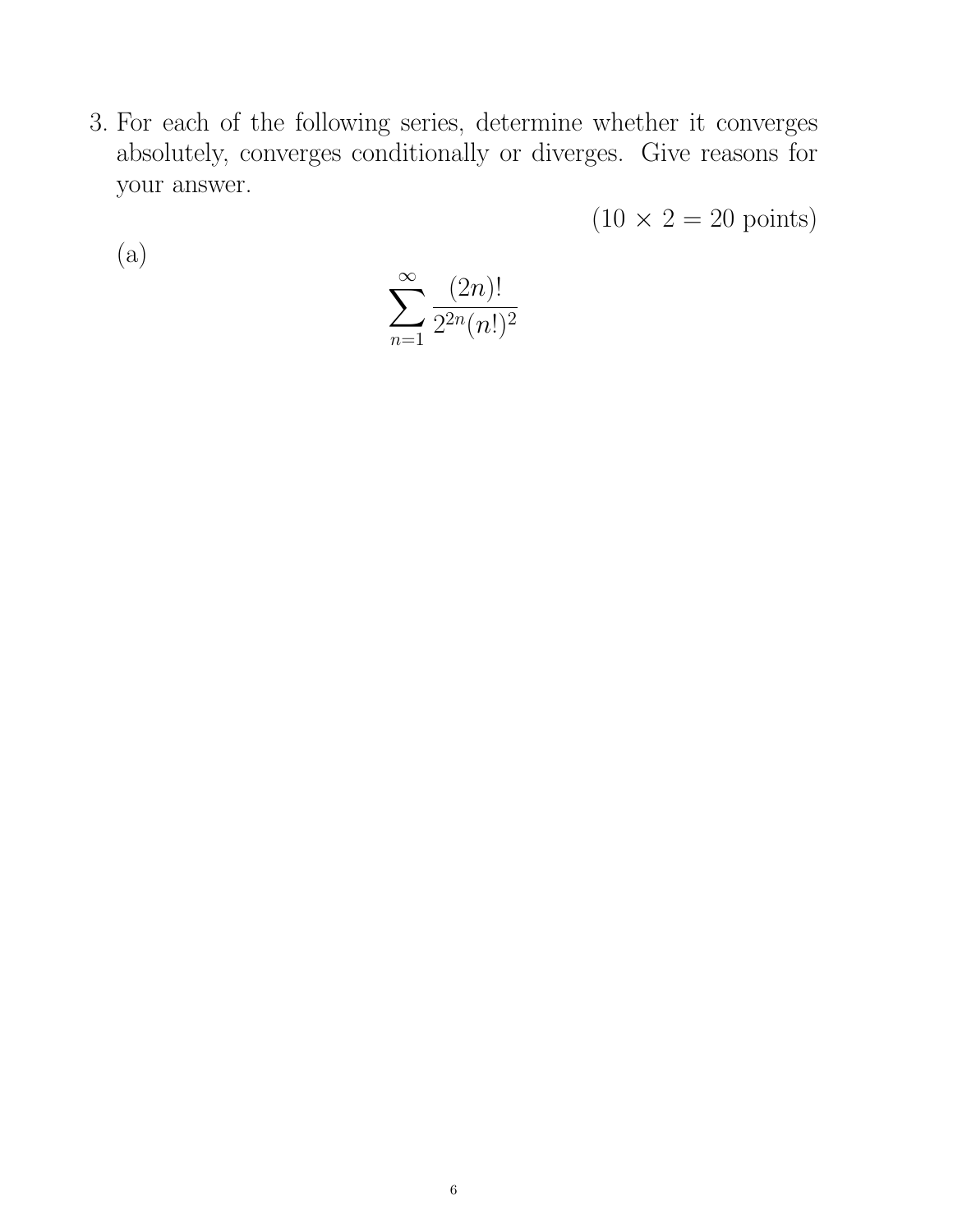$$
\sum_{n=3}^{\infty} \frac{\cos(n\pi)}{n(\ln n)(\ln \ln n)}.
$$

(b)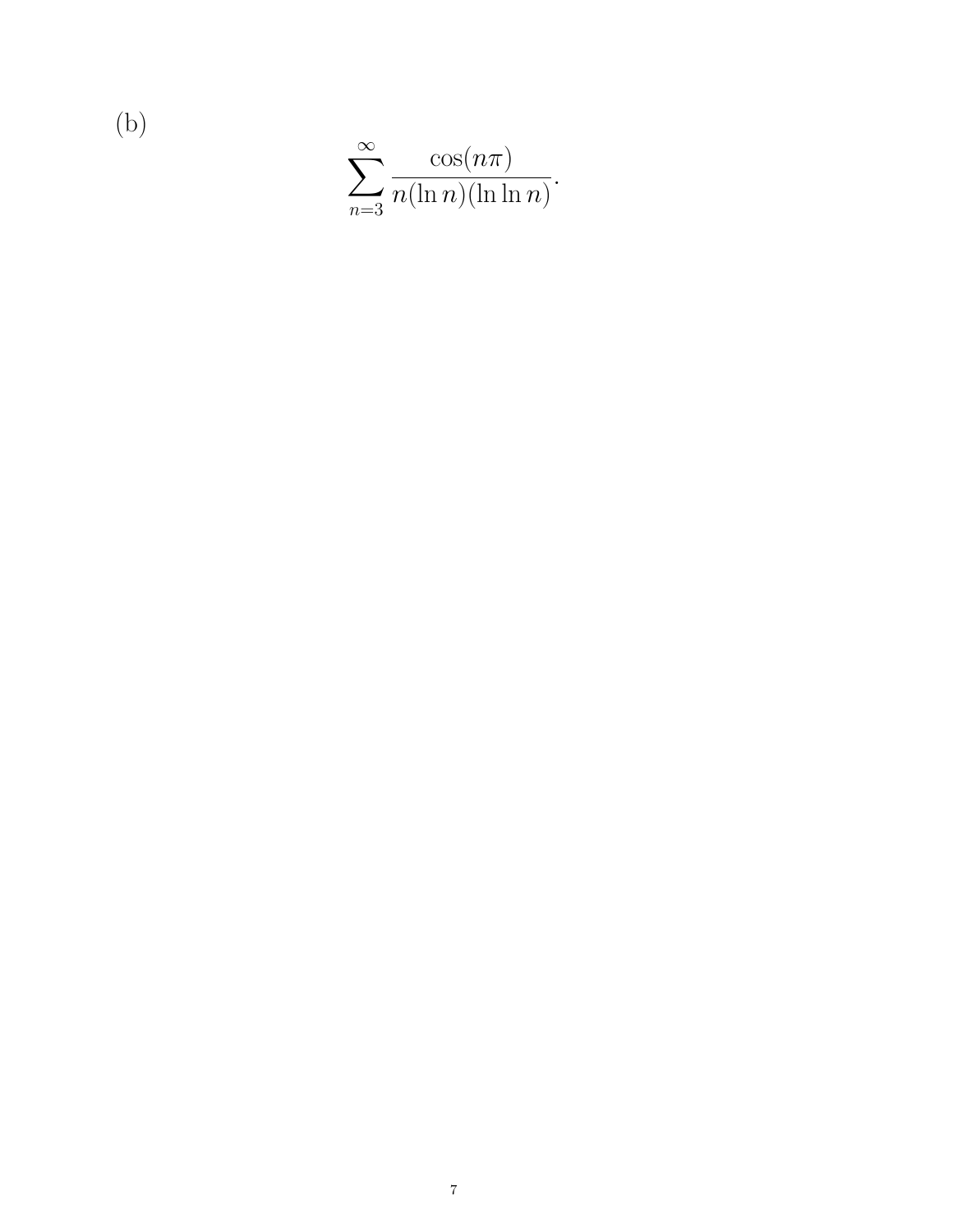4. Find the area of the surface obtained by rotating the curve

$$
y = \frac{x^3}{12} + \frac{1}{x}, \quad 1 \le x \le 4
$$

about the  $y$  axis.

(10 points)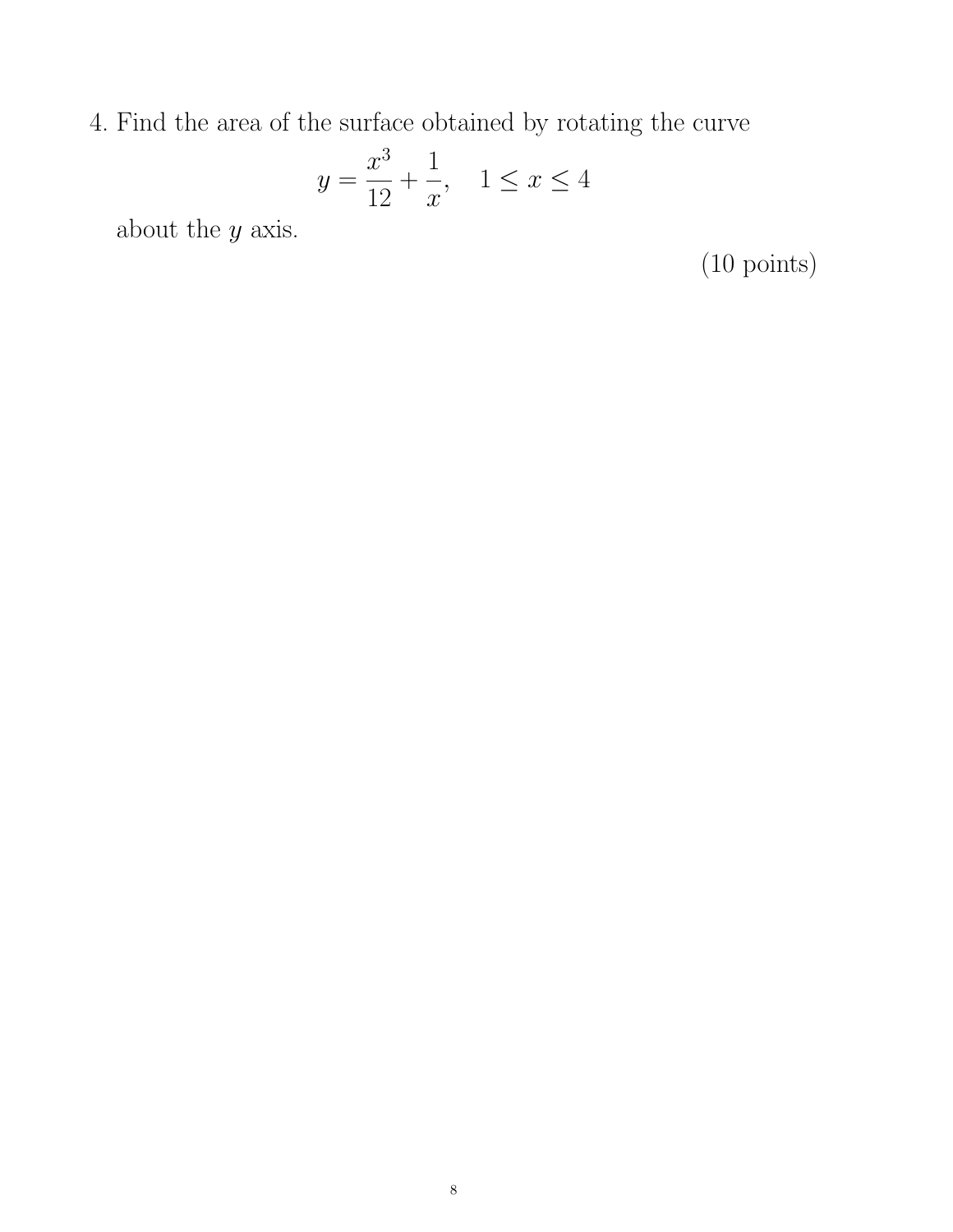5. A solid has a circular base of radius  $r$ . All sections of the solid perpendicular to a particular diameter of the base are squares. Find the volume of the solid.

(10 points)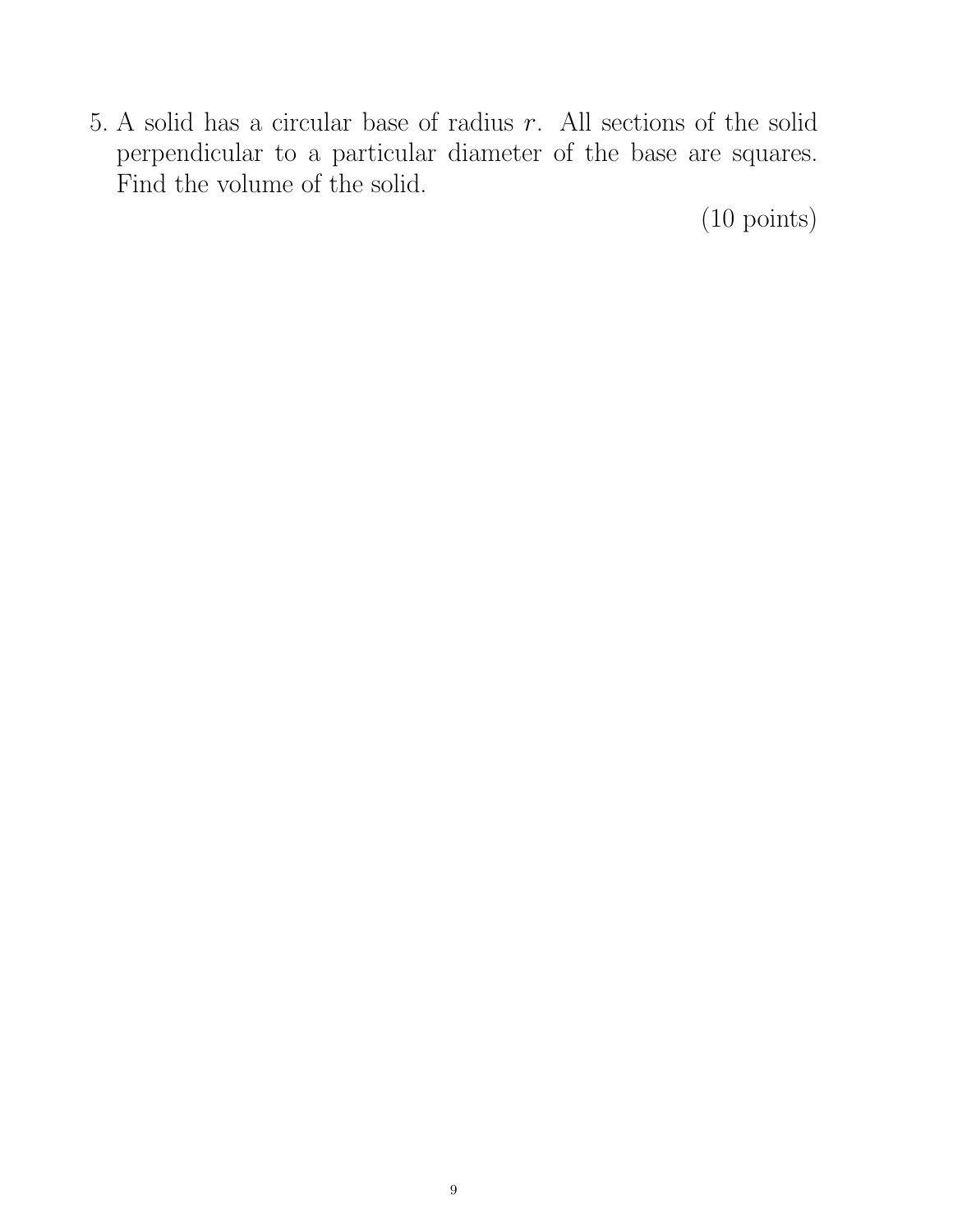6. A swimming pool 20 m long and 8 m wide has a sloping bottom so that the depth of the pool is 1 m at one end and 3 m at the other end. Find the total force exerted on the bottom if the pool is full of water.

(15 points)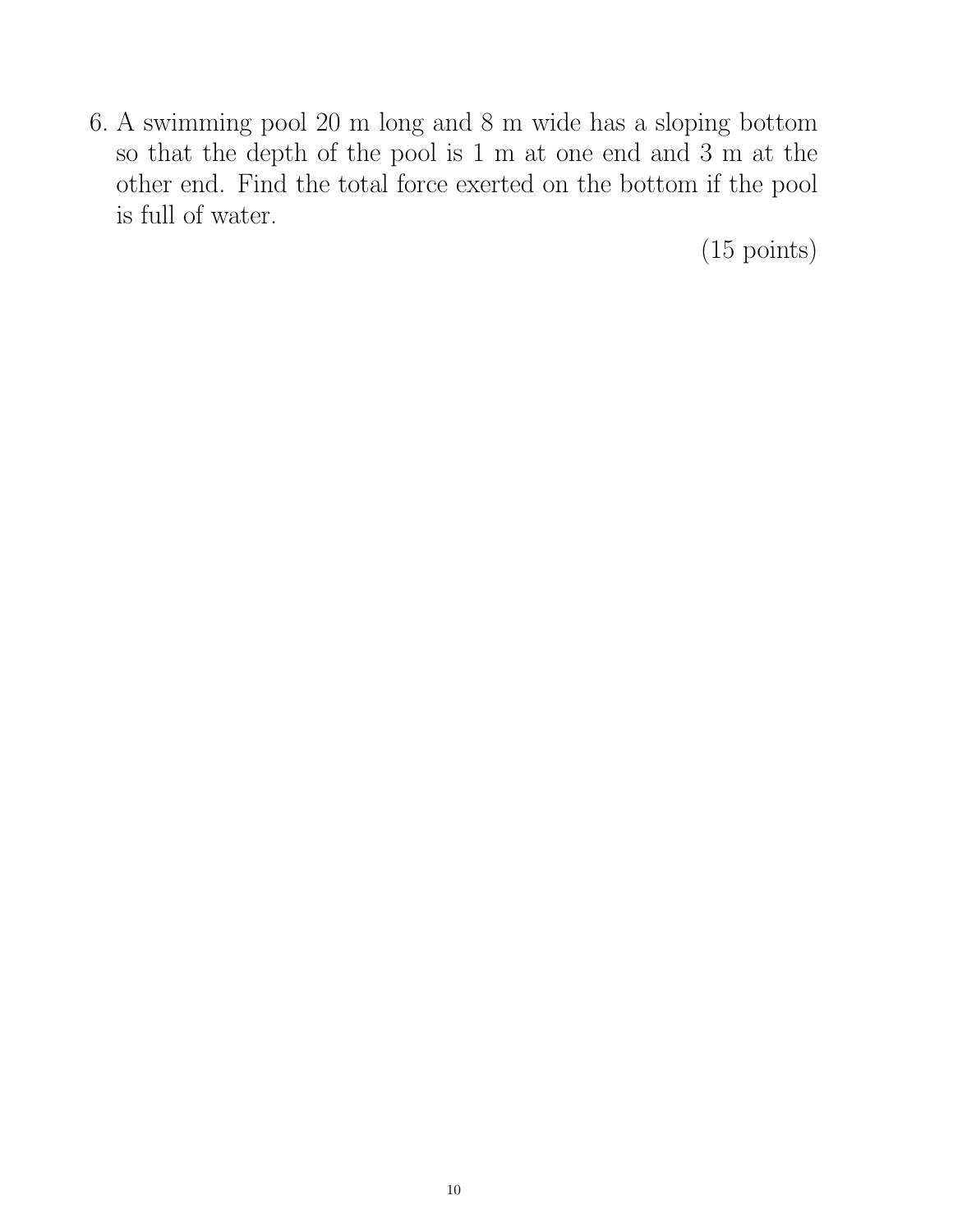7. Sketch the curves  $r = 1 + \cos \theta$  and  $r = 3 \cos \theta$ . Find the area of the region lying inside the curve  $r = 1 + \cos \theta$  and outside the curve  $r = 3 \cos \theta$ .

 $(5 + 10 = 15 \text{ points})$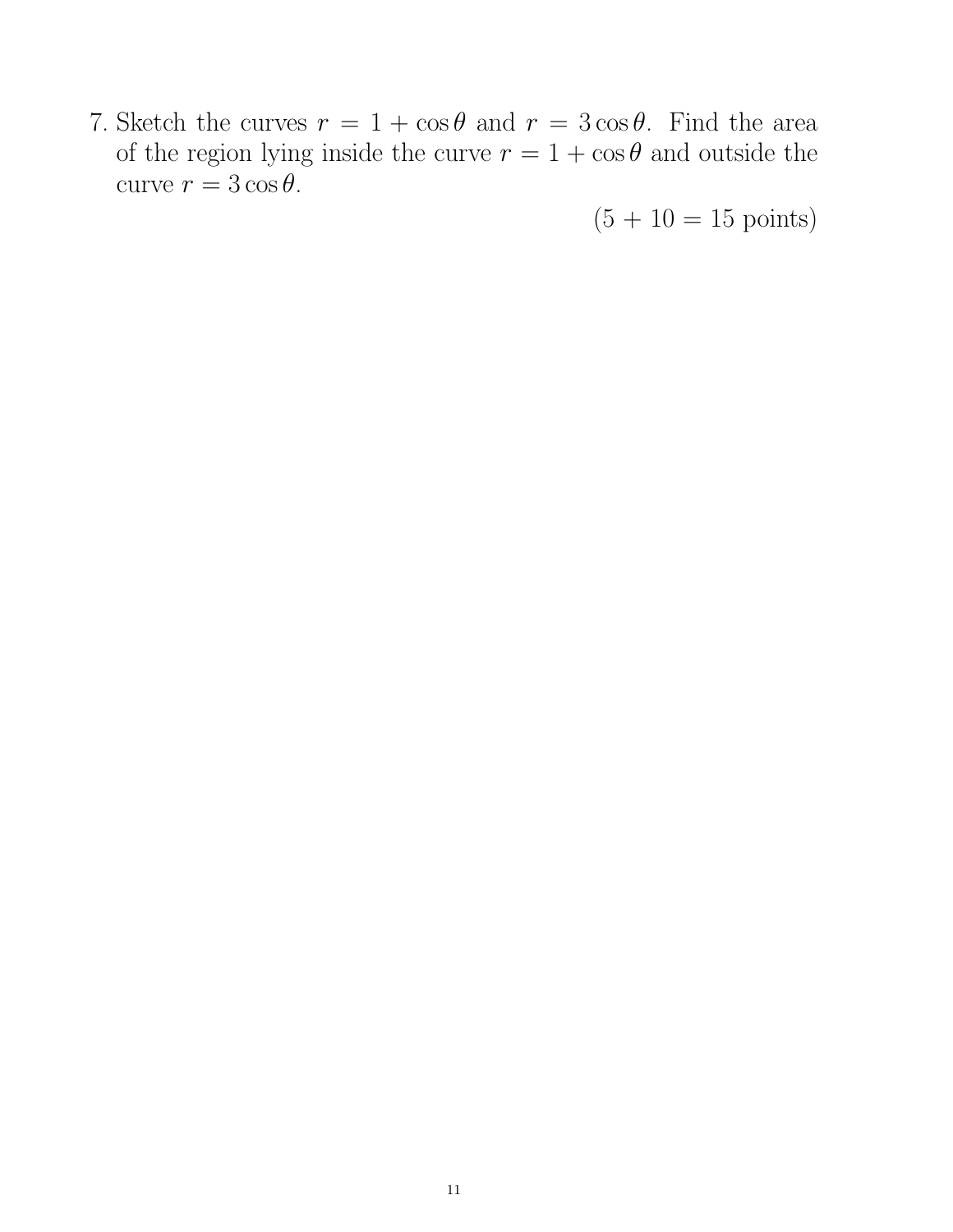8. Let  $a_1 >$ √ 2 and

$$
a_{n+1} = \frac{a_n}{2} + \frac{1}{a_n}.
$$

Show that  ${a_n}$  is a convergent sequence. Find the limit of this sequence.

 $(10 + 5 = 15 \text{ points})$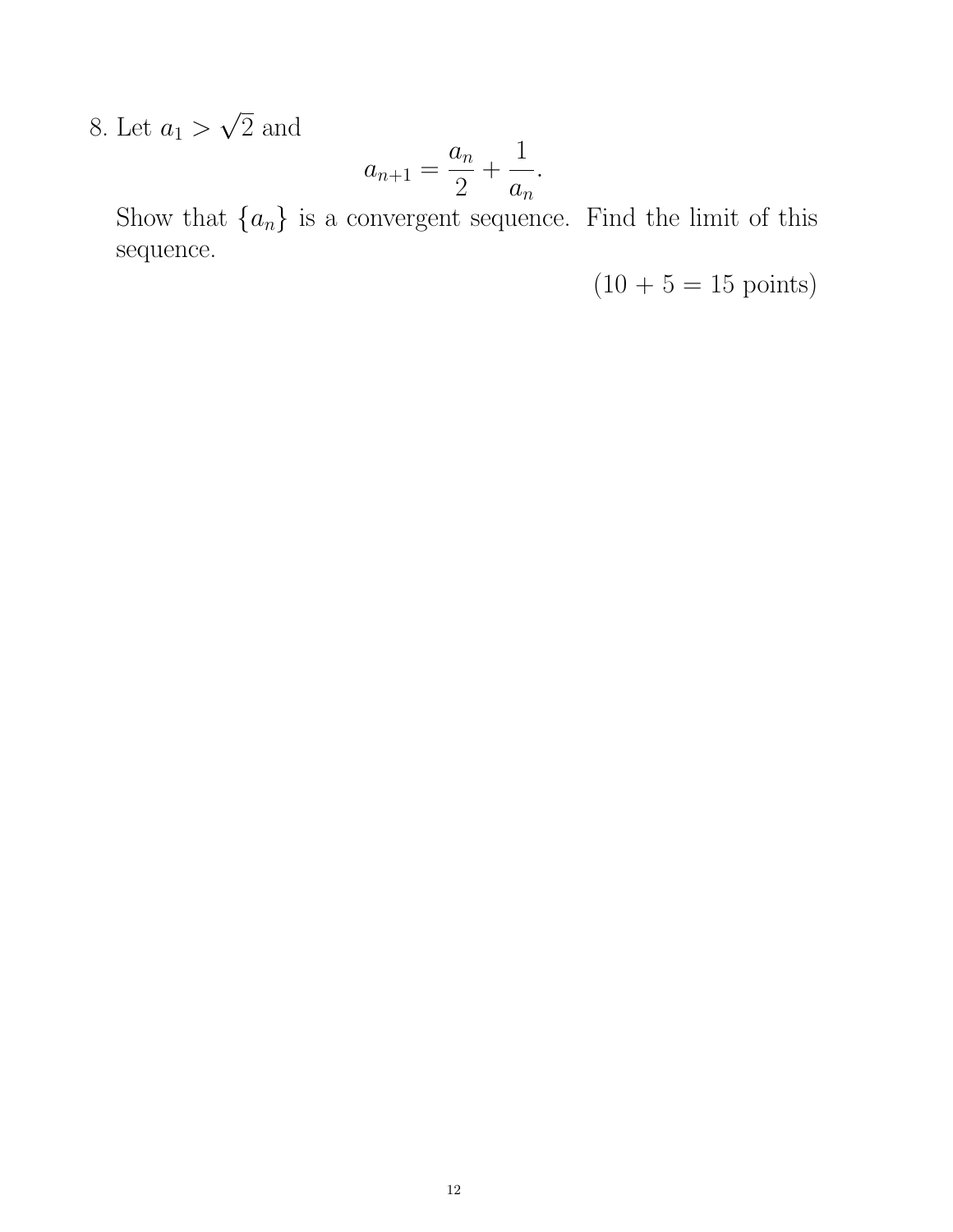9. Give brief answers to the following questions:

 $(7 \times 5 = 35 \text{ points})$ (a) Is  $\int_0^{\frac{\pi}{2}}$  $\csc x\,dx$ 

0

a convergent or divergent integral? Evaluate it if it converges.

(b) Calculate 
$$
f(\sqrt{\frac{\pi}{2}})
$$
 where  
\n
$$
\frac{d}{dx} \left[ x^2 \int_0^{x^2} \frac{\sin u}{u} du \right] - 2x \int_0^{x^2} \frac{\sin u}{u} du.
$$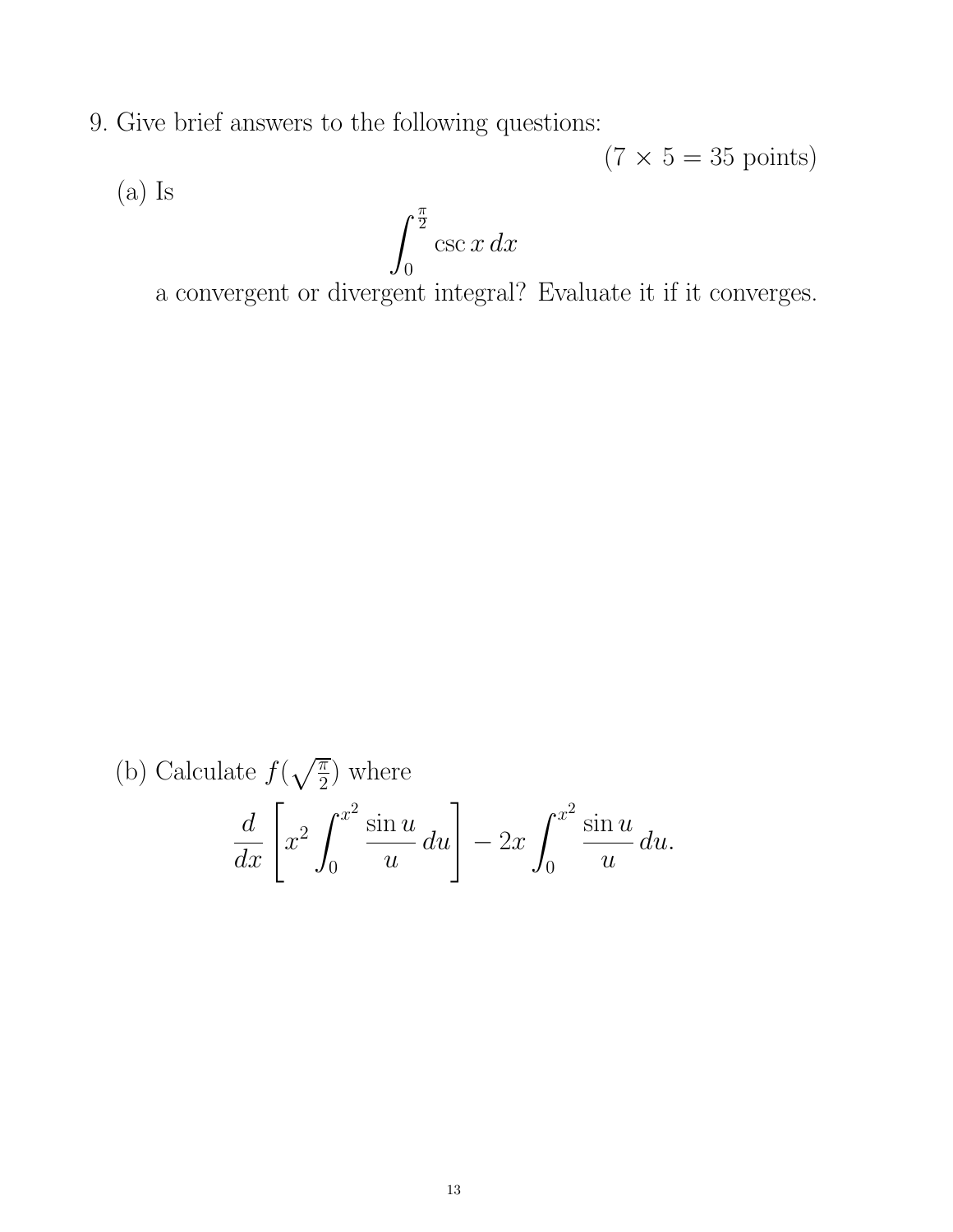(c) Write down the form of the partial fraction decomposition of the given rational function. Do not actually evaluate the constants you use in the decomposition.

$$
\frac{x^5 + x^3 + 1}{(x - 1)(x^2 - 1)(x^3 - 1)}.
$$

(d) Is every infinitely differentiable function analytic? Given reasons for your answer.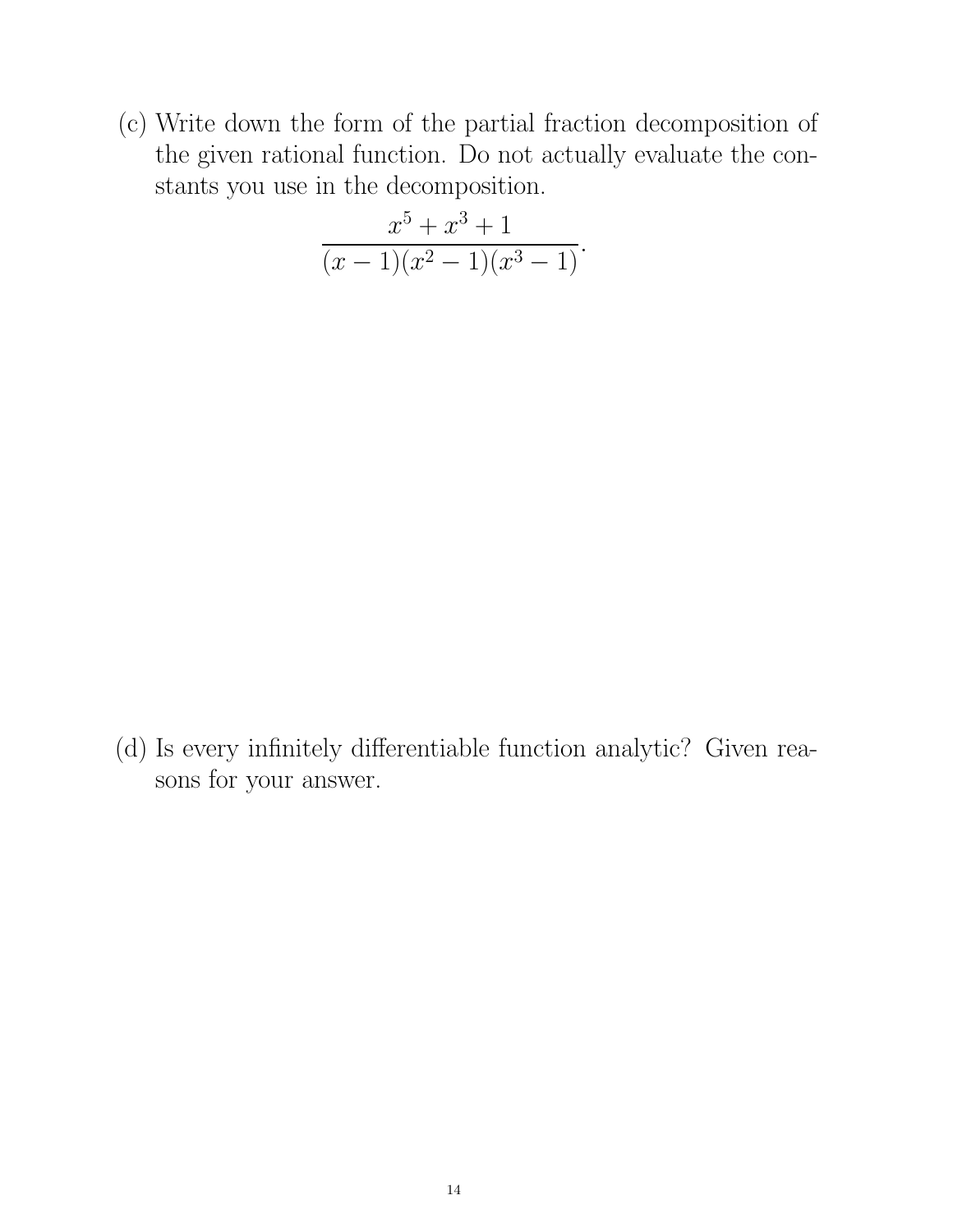(e) Must every probability distribution have finite expectation? Give reasons for your answer.

(f) Solve the integral equation

$$
x^2y' + y = x^2 e^{\frac{1}{x}}, \qquad y(1) = 3e.
$$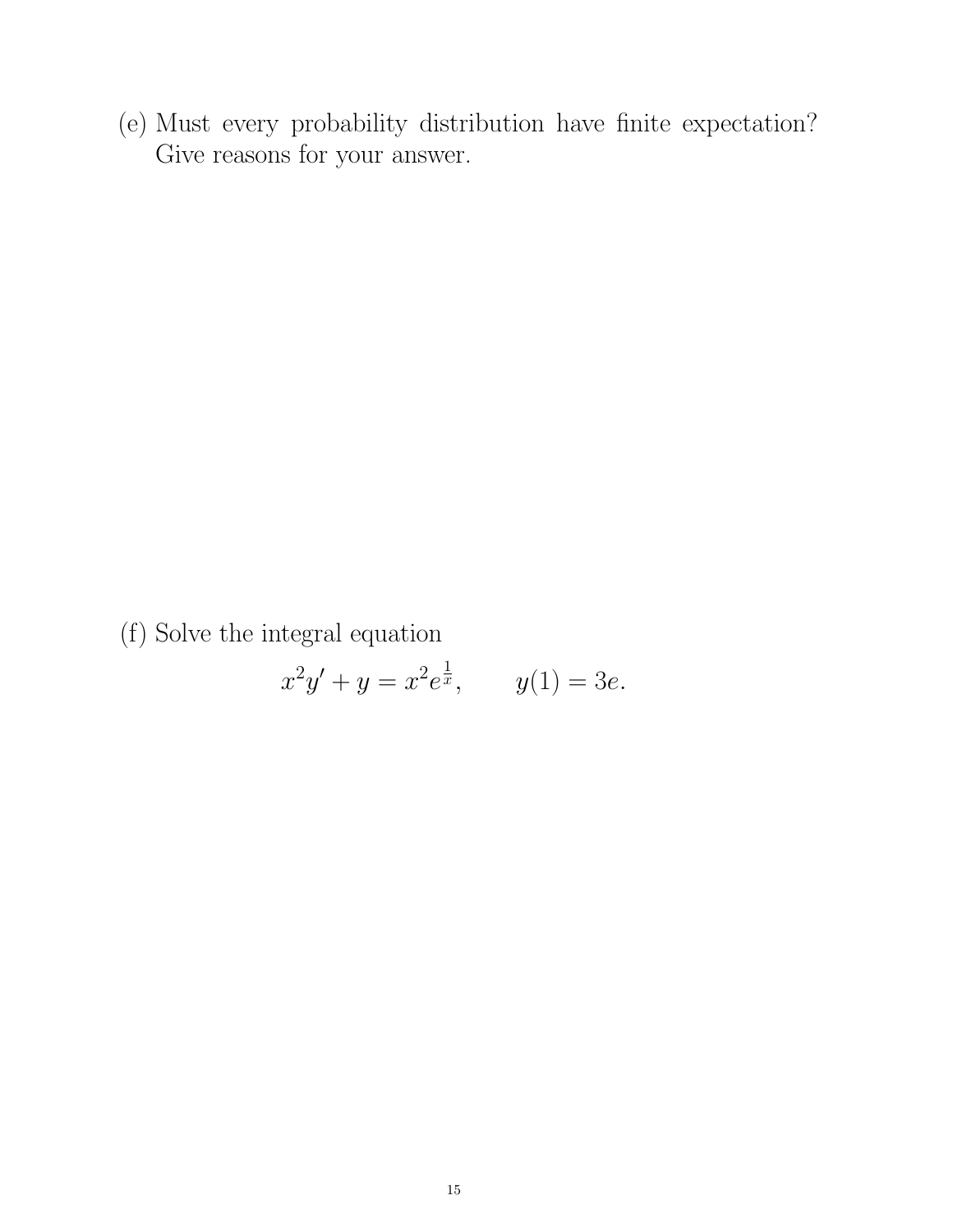(g) Write down a simplified formula for the midpoint rule approximation  $M_n$  of the integral

$$
\int_0^1 x^2 \, dx.
$$

Evaluate

lim  $\lim_{n\to\infty}M_n.$